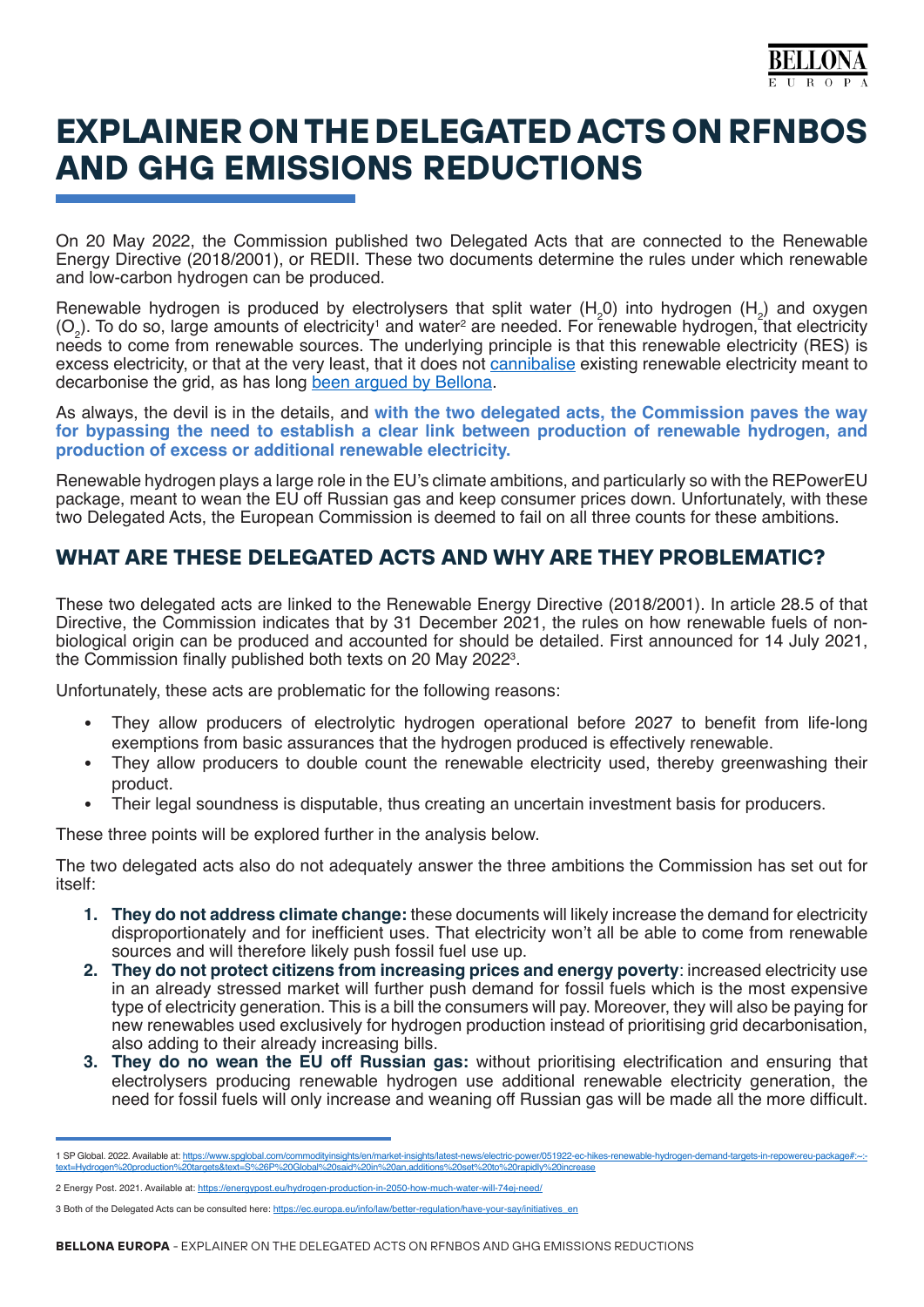# **WHY ARE THERE TWO SEPARATE DELEGATED ACTS?**

Both delegated acts are supposed to serve different purposes and address the following aspects:

**1st DA [\(Delegated act on Production of](https://ec.europa.eu/info/law/better-regulation/have-your-say/initiatives/7046068-Production-of-renewable-transport-fuels-share-of-renewable-electricity-requirements-_en)  [Renewable Transport Fuels \(share of](https://ec.europa.eu/info/law/better-regulation/have-your-say/initiatives/7046068-Production-of-renewable-transport-fuels-share-of-renewable-electricity-requirements-_en)  [renewable electricity\)](https://ec.europa.eu/info/law/better-regulation/have-your-say/initiatives/7046068-Production-of-renewable-transport-fuels-share-of-renewable-electricity-requirements-_en)**

- The key purpose of this delegated act is to provide a robust methodology for calculating the carbon intensity of the electricity used to produce renewable fuels of non-biological origin
- This electricity use is divided into three scenarios:
	- o Electrolysers running directly on **RES**
	- o Those who have a Power Purchasing Agreement (PPA)
	- $\circ$  Those that run on a grid with a RES penetration of at least 90%

**2nd DA [\(Delegated act on the](https://ec.europa.eu/info/law/better-regulation/have-your-say/initiatives/12713-Renewable-energy-method-for-assessing-greenhouse-gas-emission-savings-for-certain-fuels_en) method for [assessing GHG emission savings for certain](https://ec.europa.eu/info/law/better-regulation/have-your-say/initiatives/12713-Renewable-energy-method-for-assessing-greenhouse-gas-emission-savings-for-certain-fuels_en)  [fuels](https://ec.europa.eu/info/law/better-regulation/have-your-say/initiatives/12713-Renewable-energy-method-for-assessing-greenhouse-gas-emission-savings-for-certain-fuels_en)**)

- This delegated act should provide the method for assessing emission reductions from recycled carbon fuels and renewable fuels of non-biological origin
- It defines which greenhouse gas (GHG) emissions reductions can be counted
- However, it also provides options for electrolysers to run on the grid without additionality

The second delegated act essentially strips the first of any meaning by adding several loopholes that allow producers to double count RES and avoid having to install additional RES capacity.

# **THE FIRST DA – RES HYDROGEN (USE OF RENEWABLE ELECTRICITY)**

The first Delegated Act is also sometimes referred to as the "additionality DA", giving the impression that it safeguards that principle despite this not being the case, as argued below.

#### **What is additionality and why does it matter?**

[Additionality](https://www.euractiv.com/section/energy/opinion/additionality-the-key-to-turn-the-hydrogen-buzz-into-a-renewable-boom/) is the principle that any renewable hydrogen production should not cannibalise existing RES. The current renewable electricity capacity is not sufficient to answer demand and has for a large part been paid for with subsidies. In other words, the existing RES capacity should primarily be used to decarbonise the grid and [electrify as much as possible](https://bellona.org/publication/using-repowereu-to-its-full-potential).

The 1<sup>st</sup> DA is meant to establish an obligation to build additional RES capacity to produce renewable hydrogen but, in article 8, establishes a grandfathering clause that nullifies that requirement for the lifetime of any electrolyser in production before 2027.

#### **What options can be picked to produce renewable hydrogen in the 1st DA, post 2027?**

The first DA details the following options for producing renewable hydrogen:

- 1. A direct connection to a source of renewable electricity (RES) that is built specifically for the purpose of producing renewable hydrogen (point (8)
- 2. An electrolyser connected to the grid that has a power purchasing agreement (PPA) with a renewable electricity source and that runs in the same or a neighboring bidding zone
	- a. either on hours that the renewable electricity is actually being generated (point 9 and Article 4, point 2),
	- b. or when electricity is cheaper than 20€ per MWh
	- c. or 0.36 times the price of an allowance
- 3. An electrolyser connected to a grid whose RES penetration is at least 90% (Article 4, point 1).
- 4. An electrolyser using curtailed electricity during a period of imbalance (Article 4, point 4).

#### **What happens to electrolysers starting operations before 2027, under the grandfathering clause?**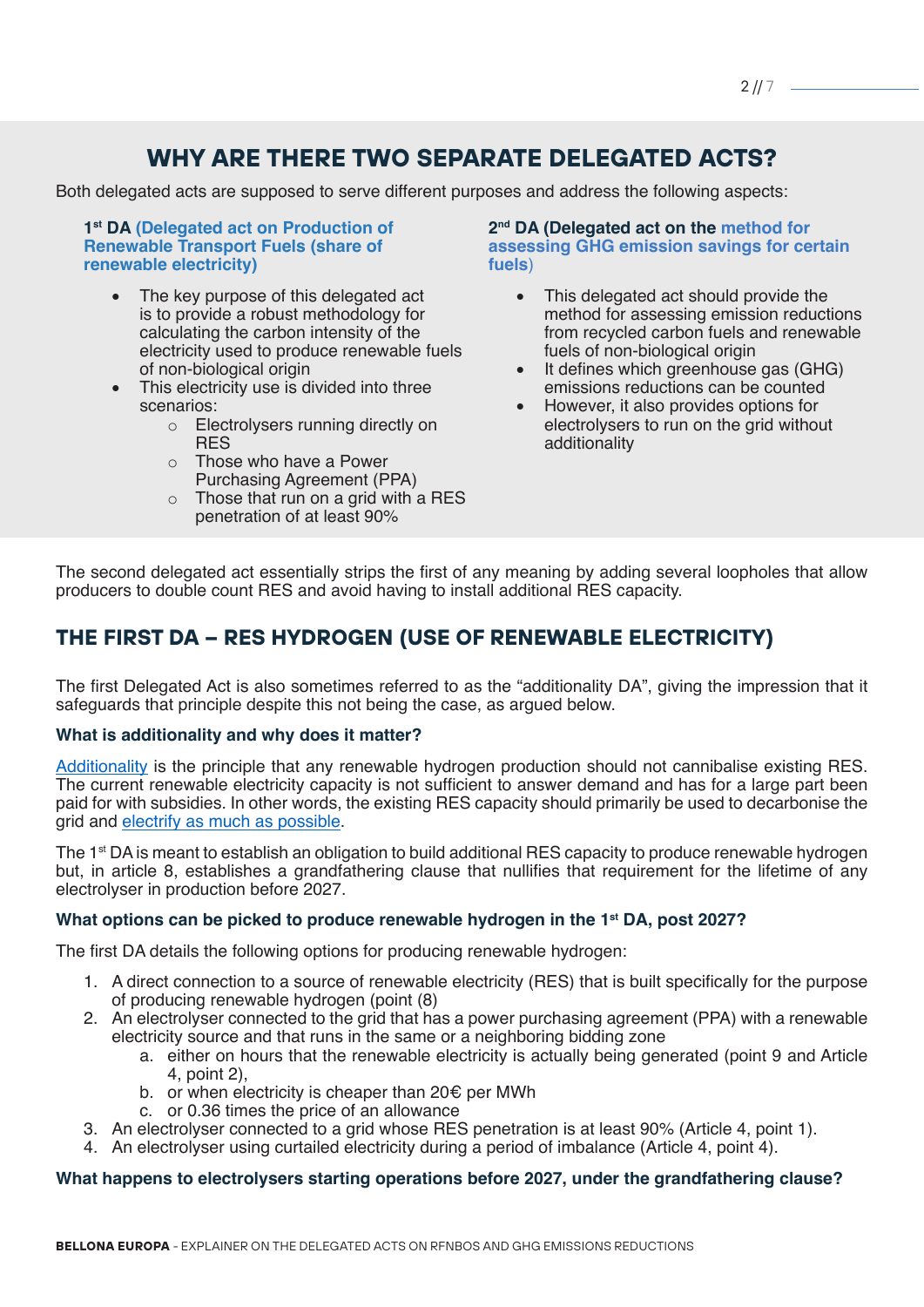Grandfathering is mentioned in Article 8 of the delegated act on the production of RFNBOs: it provides a clause for which any installation that comes online before the end of the transitional period (between now and 2027) **will not have to fulfil the additionality requirements during its entire operational lifetime.** 

In practice, this means that an electrolyser built before 2027 (and there will be many as quite a few are already on the starting blocks) can sign a Power Purchase Agreement for as long as they want with renewable electricity generation that was initially deployed to support the power sector transition. Electrolysers have a life expectancy of around 30 years, therefore the lock-in effect of such a provision will have consequences beyond 2030.

#### **Why is this DA problematic?**

Additionality is not safeguarded as all the installations built before 2027 will not have to support any new deployment of renewables at any point of their operating life.

With a normal transitional period, these electrolysers would need to provide additionality at a later stage. This would enable them to ramp up production in the early stages and comply with additionality at a later stage. However, with the grandfathering clause in place, those pre-2027 electrolysers will never have to comply with additionality.

## **THE SECOND DA – ON GRID PRODUCTION**

#### **What options can be picked to produce green or low/zero-carbon hydrogen?**

The second DA and its Annex provides the following options for electrolysers to run on the grid without the additionality constraints mentioned in the first DA:

- 1. Running on the grid based on the average carbon intensity of electricity consumed in the Member State in the two-year period prior to the production, provided the hydrogen produced is 70% less carbon intensive than the FF comparator (with an improvement factor based on the assumption that renewable share will increase, as mentioned in point (12) in the DA)
	- Where: points (11) and (12) in the DA, referring to Article 27 (3) of REDII (2018)
	- Example: in Sweden, the renewable penetration was 66% in 2020, topped up with 30% of nuclear generation. This is low enough to meet the 70% emissions threshold<sup>4</sup>. This means that an electrolyser running 100% of the time on the Sweden grid would be producing 66% of the time renewable hydrogen without any need for PPAs.
- 2. Where the previous option does not yield fully renewable hydrogen, running on the grid with GHG emissions values attributed according to the Annex part C of the DA
	- Where: point (6), Annex

Renewable or 'zero carbon' hydrogen can be produced on the grid without any temporal correlation for a number of hours equivalent to those in which renewables or nuclear production set the price (marginal price).

- Where: point (6), Annex
- Example: as Bellona understands this, if in a Member State, renewables are setting the price for 3000 hours one year, the next year, renewable hydrogen can be produced on the grid for 3000 hours
- 3. GHG emissions value of the marginal unit generating electricity can be used at the time & place of production
	- Where: point (7), Annex

#### **These options can be cherry-picked according to what yields the best result, at any hour, effectively resulting in double counting.**

<sup>4</sup> The fossil fuel comparator is 94 gCO2eq/MJ and the carbon intensity of the Swedish grid is 6 gCO2eq/MJ. Assuming an efficiency of the electrolyser of 70%, the hydrogen produced on the Swedish grid will be at 8.57 gCO2eq/MJ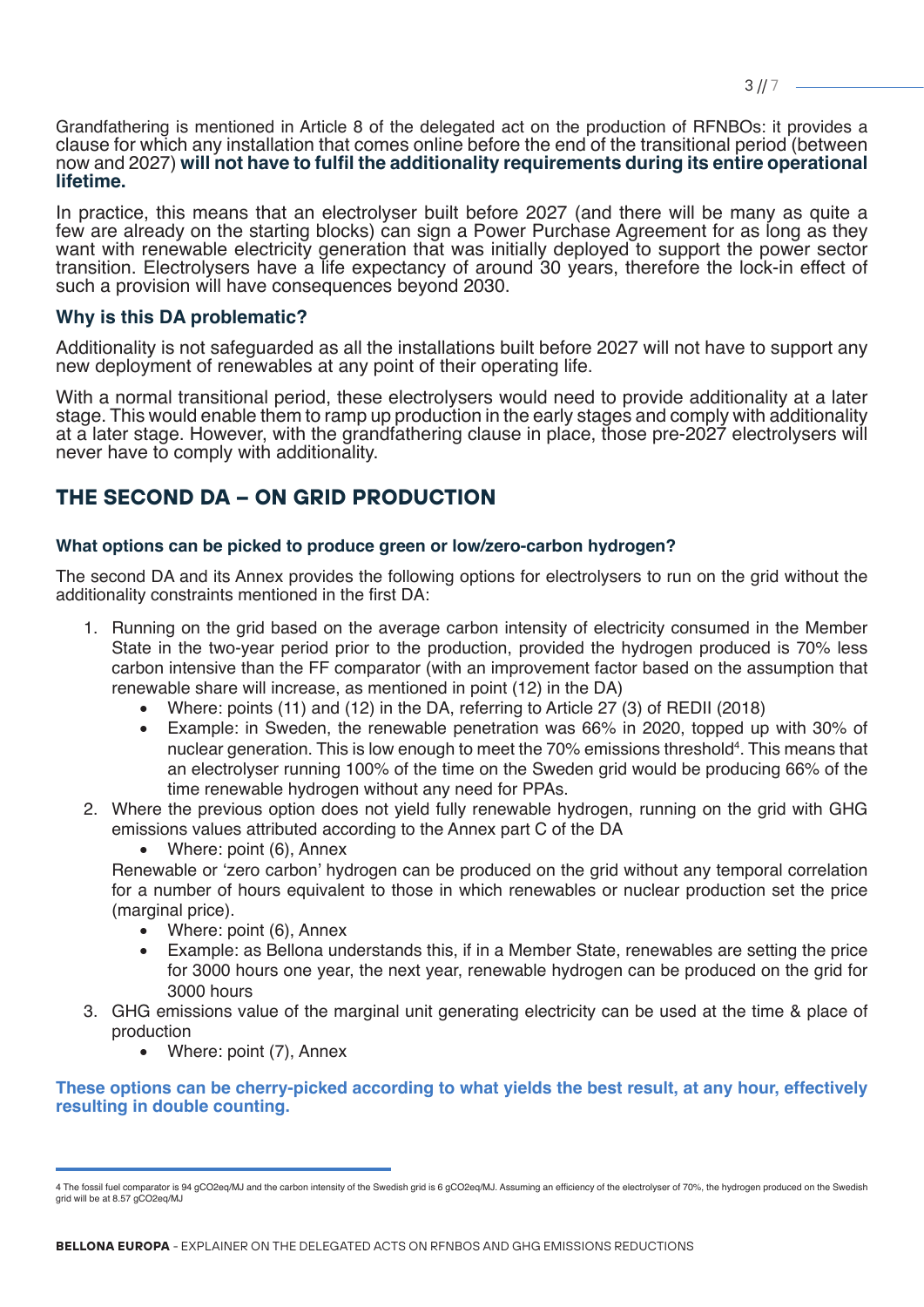# **EXAMPLE OF HOW DOUBLE COUNTING CAN OCCUR**

A hydrogen producer establishes a PPA with a wind farm in Sweden. Thanks to this it can produce fully renewable hydrogen for 3000 hours a year. For the remainder of the year (5760 hours) the electrolyser will be run on the electricity from the grid, which has a 66% penetration of renewables and 30% of nuclear. This means that for another 3802 hours the hydrogen produced will be considered renewable and for 1728 it will be considered zero carbon. This yields a total of 6802 hours on which the hydrogen produced will be considered renewable (77% of the time).

However, the wind farm producing electricity for the PPA also participates in bringing the renewable penetration at 66%. Moreover, the hours the electrolyser runs on the grid rather than on the 3000 hours of wind power is when there is little to no wind power generation: there is no correlation needed between wind power generation and renewable hydrogen production for the 3802 hours it can account for as renewable. Therefore, the renewable electricity from that wind farm is accounted for twice.

#### **Why is this DA problematic?**

- **Double counting renewable electricity:** Not only does the second DA provide a way out of additionality, but it also enables double counting (e.g., counting both PPA solar and the yearly average RES penetration)
- Accounting flexibility enabling grid connection: it creates an incentive for electrolysers to run the longest possible amount of hours and be as inflexible as can be; producers can cherry pick every hour which accounting method yields them the most renewable or low-carbon hydrogen, which incentivises never turning production off. This is now possible, despite hydrogen being initially foreseen as a way to capture excess renewable electricity production.
- **Unfair competition between member states:** Member states that do foresee additional renewable electricity generation to be dedicated to hydrogen production will be disadvantaged compared to member states where electrolysers will be running with a direct connection to the electricity grid with mixed energy sources.

### **LEGAL ISSUES**

#### **Can these DAs be legally contested?**

Yes. The DAs are legally problematic on the following counts:

- The weakening of the additionality principle disregards and conflicts with essential elements of the Renewable Energy Directive (2018/2001), or REDII. This suggests that the Commission exceeded its delegated powers and is manifestly misapplying the law.
- By encouraging a massive increase in electricity demand and displacement of renewables, and by creating GHG accounting methodologies which will clearly benefit certain Member States over others, the delegated acts fail to uphold the Energy Efficiency First and the Energy Solidarity Principles, which are binding on the Commission under Article 194 TFEU.
- The Commission has not met its obligation under the European Climate Law to assess the delegated acts against the EU's climate targets. If such an assessment were made, it would likely demonstrate that the delegated acts neither help enable the collective achievement of climate neutrality nor prioritise 'swift and predictable reductions', as required by that law.

#### **What does this legal aspect mean?**

This means that **investments by producers will be uncertain for the time being**. With the European Commission overstretching its mandate on these DAs, bending to the will of hydrogen producers, it has essentially rendered the grounds on which investments will be made less solid.

**A strong, strict, and stable legal framework is what is necessary for industry to make the right investments.**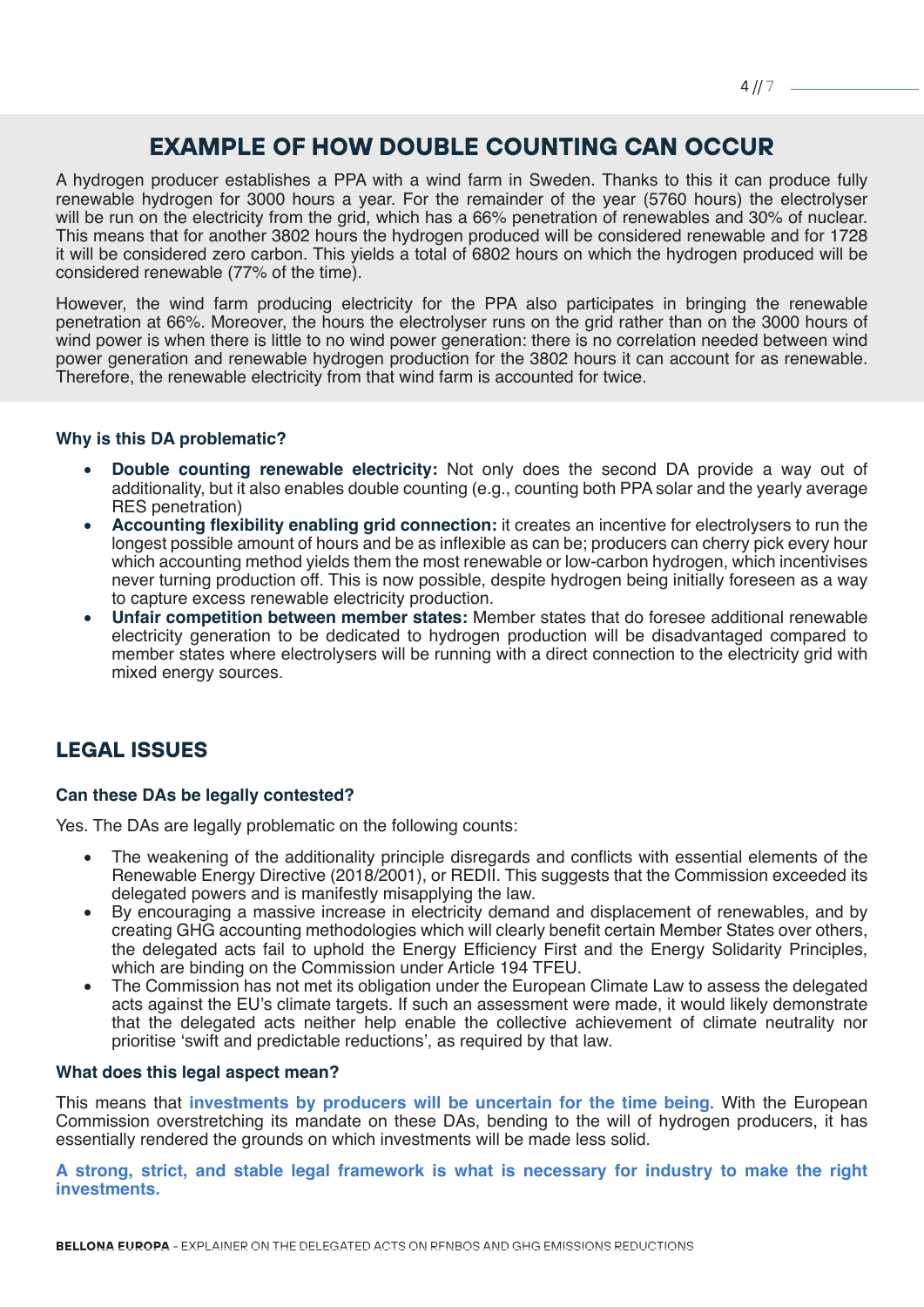# **CONTACT**

**Marta Lovisolo Policy Advisor Renewable Energy Systems**



**Phone** 



# **Online**

Mobile: +32 (0) 489 638 862

Email: marta@bellona.org Website: www.bellona.org

Bellona Europa is an independent, non-profit organisation that meets environmental and climate challenges head-on. We are result-oriented and have a comprehensive and cross-sectoral approach to assess the economics, climate impacts and technical feasibility of necessary climate solutions. To do this, we work with civil society, academia, governments and polluting industries.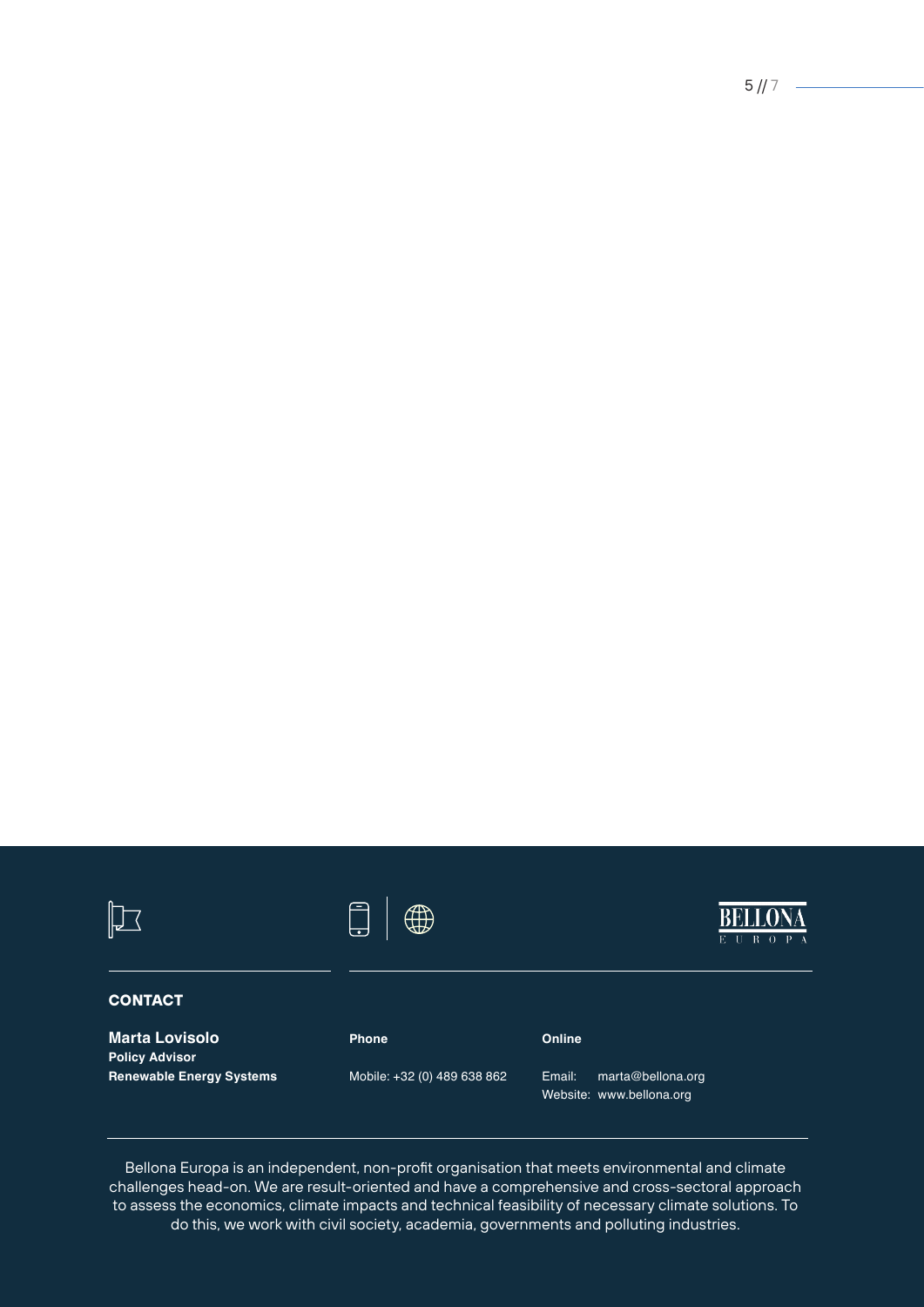### **GLOSSARY**

*DA – Delegated Act*

*RES – Renewable Energy Source(s), in this case referring to solar and wind power*

*PPA – Power Purchase Agreement, direct contracts between producers and electricity suppliers*

*Grandfathering - exempt (someone or something) from a new law or regulation*

*REDII – Renewable Energy Directive (2018), currently in force*

*TFEU - Treaty on the Functioning of the European Union*